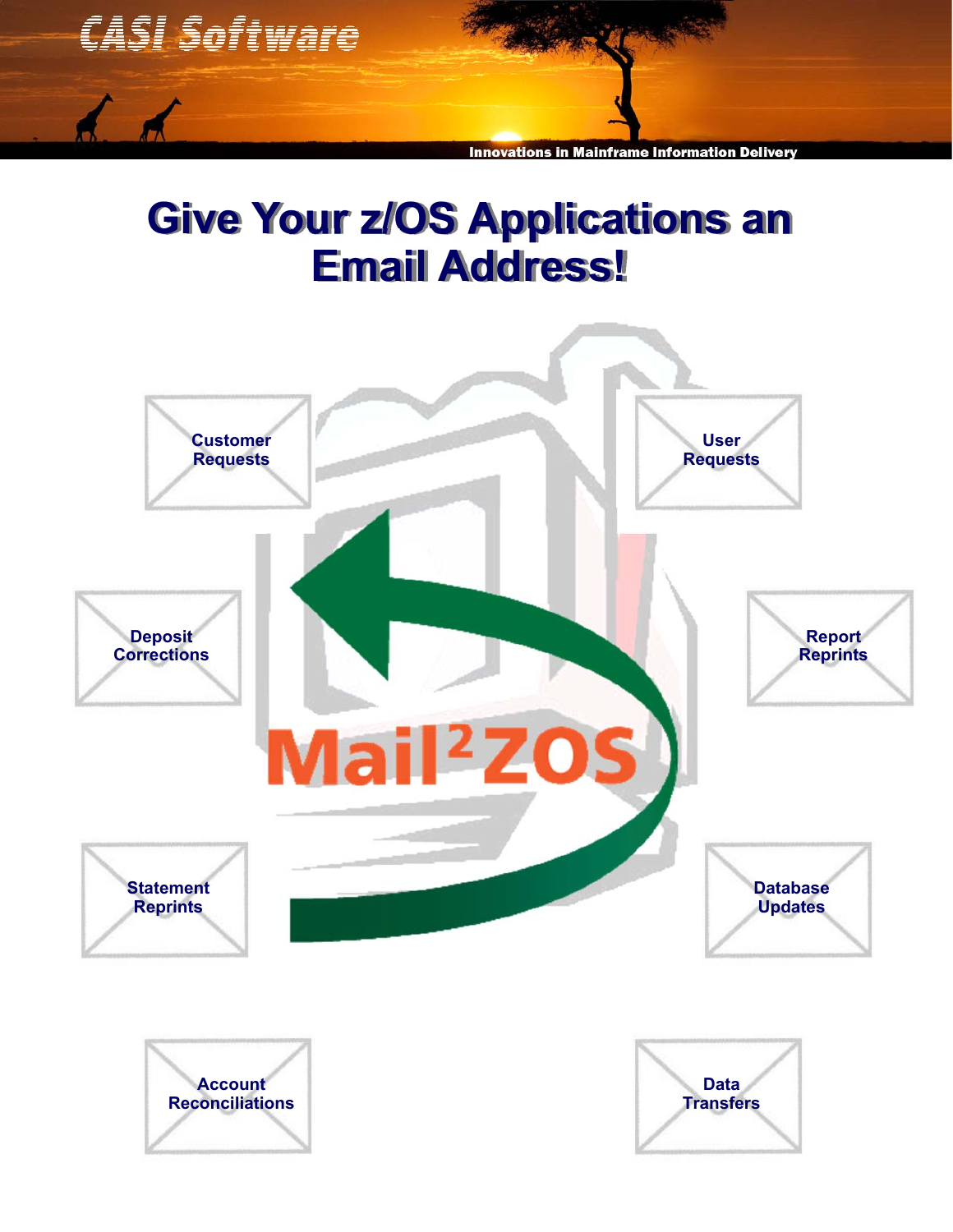Mail²zOS provides any z/OS system with the ability to receive email messages with their attached data files directly onto the mainframe, store the data into host files, submit jobs to process the data, and finally to send email notices to keep appropriate people informed of the operations.

# **The Problem**

How to empower users with no mainframe skills to move data to the mainframe, initiate the processing of that data, and obtain the results easily and without the necessity of imposing on the mainframe operations staff. Typical methods of transferring this data require knowledge of tools such as FTP or even IND\$FILE. Such tools are completely foreign to most users and still don't complete the task because once the data has been moved to the mainframe a call must be placed to the operations department to have a job submitted or scheduled for later processing.

### **The Challenge**

How to initiate the entire processing cycle, including data transfer, updating of JCL parameters, the submission of jobs and the sending of completion notices to all concerned parties, all from outside the mainframe while reducing human resource utilization and operational costs.

The most convenient method of moving data is email. It is a tool already familiar to everyone and universally available. It is an easily understood process for anyone to grasp if they are asked to use email to send data to the mainframe. Training requirements are almost non-existent and consist almost entirely of giving users an email address to send their requests to and a message subject to use. The users create their email, attach any required data files, click on the "send" button and wait for the results.

Mail²zOS is the key to transforming the old, expensive, and time-consuming methods of handling user requests to a new, streamlined, hands-off method. Whether acting as an SMTP server or as a POP3 client, Mail²zOS securely processes user email requests, places their data into files, and submits jobs to process that data. Notices are sent back to the user to inform them that their data is being processed. It doesn't get any easier.

# **The Solution**

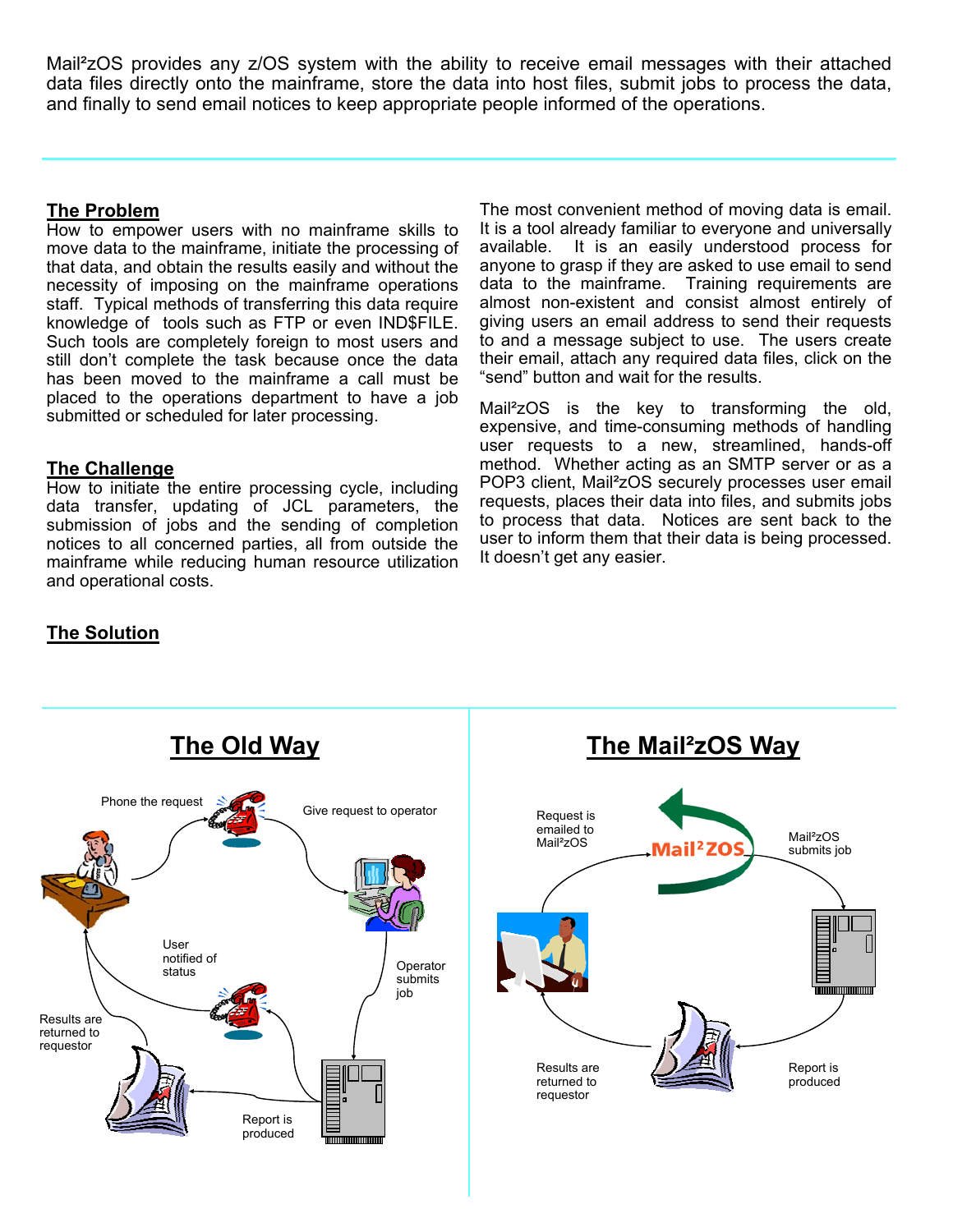

# **Mail²zOS will:**

- Parse e-mail, separating the message body from attachments.
- Decode attachments and allow specific processing of each.
- Handle binary attachments as pure binary data streams, or blobs.
- Populate fixed length records, or support RDW for variable length record formats.
- Translate ASCII to EBCDIC automatically.
- Store text content to fixed or variable length files.
- Extract comma (or tab) delimited files into fixed format mainframe records.
- Create unique filenames for stored MVS files.
- Perform symbolic variable substitution, including dynamically modifying JCL.
- Use included scripting language to parse message contents and to compose JCL and status notices.
- Write files to JES as a SYSOUT.
- Compose and wrap JCL around a data file and submit it for execution.
- Send e-mail notices of messages processed and actions performed.
- Support primary and backup post offices for sending notices.